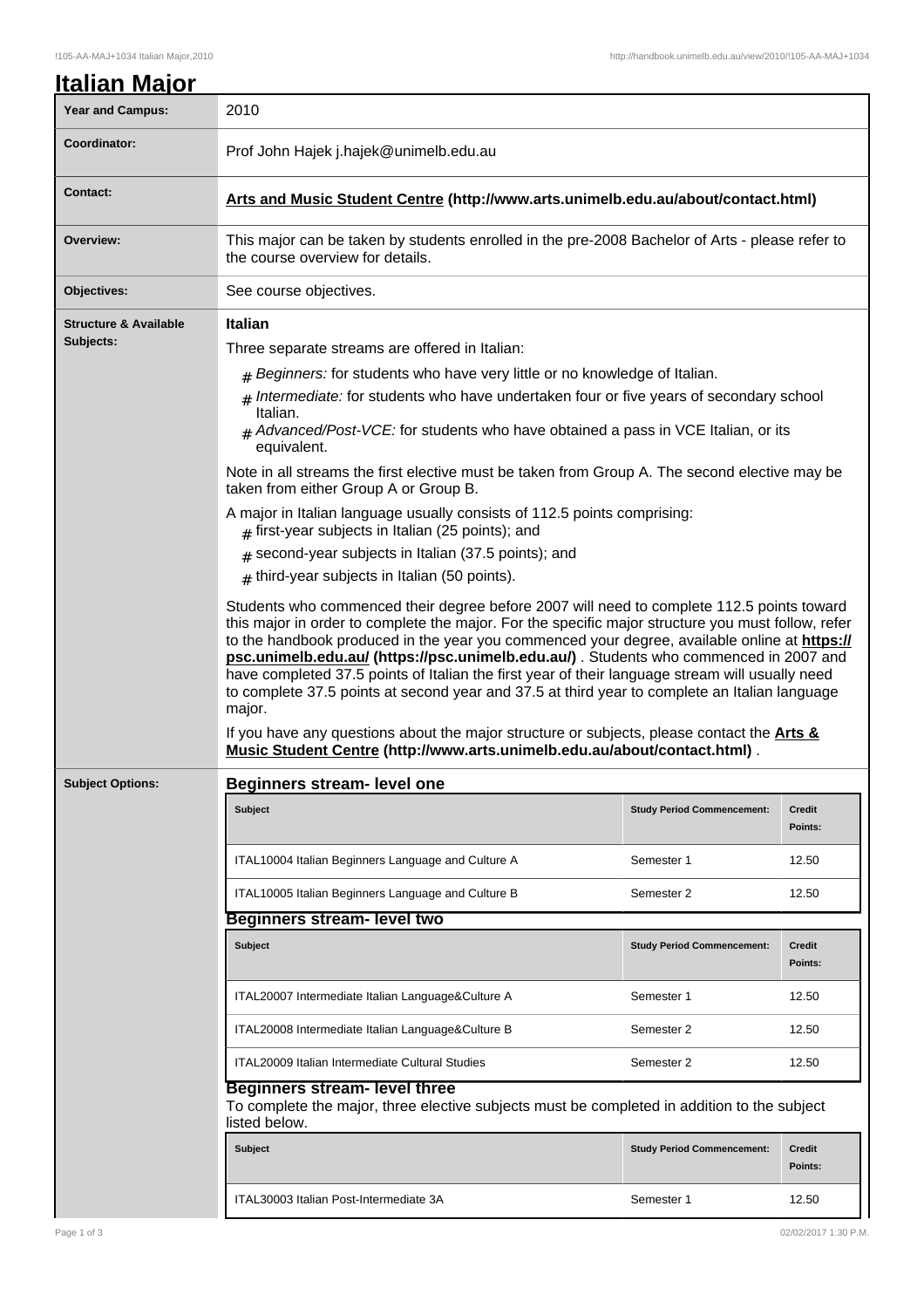| Intermediate stream- level one                                                                                                                                     |                                   |                          |  |  |  |  |
|--------------------------------------------------------------------------------------------------------------------------------------------------------------------|-----------------------------------|--------------------------|--|--|--|--|
| <b>Subject</b>                                                                                                                                                     | <b>Study Period Commencement:</b> | <b>Credit</b><br>Points: |  |  |  |  |
| ITAL10001 Intermediate Italian Language&Culture A                                                                                                                  | Semester 1                        | 12.50                    |  |  |  |  |
| ITAL10002 Intermediate Italian Language&Culture B                                                                                                                  | Semester 2                        | 12.50                    |  |  |  |  |
| Intermediate stream- level two                                                                                                                                     |                                   |                          |  |  |  |  |
| <b>Subject</b>                                                                                                                                                     | <b>Study Period Commencement:</b> | <b>Credit</b><br>Points: |  |  |  |  |
| ITAL20002 Italian Language and Culture 2A                                                                                                                          | Semester 1                        | 12.50                    |  |  |  |  |
| ITAL20003 Italian Language and Culture 2B                                                                                                                          | Semester 2                        | 12.50                    |  |  |  |  |
| ITAL20001 Italian Cultural Studies 2                                                                                                                               | March                             | 12.50                    |  |  |  |  |
| Intermediate stream- level three<br>To complete the major, three elective subjects must be completed in addition to the subject<br>listed below.<br><b>Subject</b> | <b>Study Period Commencement:</b> | <b>Credit</b>            |  |  |  |  |
|                                                                                                                                                                    |                                   | Points:                  |  |  |  |  |
| ITAL30001 Italian Language and Culture 3A                                                                                                                          | Semester 1                        | 12.50                    |  |  |  |  |
| Post-VCE stream- level one                                                                                                                                         |                                   |                          |  |  |  |  |
| <b>Subject</b>                                                                                                                                                     | <b>Study Period Commencement:</b> | <b>Credit</b><br>Points: |  |  |  |  |
| ITAL10006 Italian Language and Culture 1A                                                                                                                          | Semester 1                        | 12.50                    |  |  |  |  |
| ITAL10007 Italian Language and Culture 1B                                                                                                                          | Semester 2                        | 12.50                    |  |  |  |  |
| Post-VCE stream- level two                                                                                                                                         |                                   |                          |  |  |  |  |
| <b>Subject</b>                                                                                                                                                     | <b>Study Period Commencement:</b> | Credit<br>Points:        |  |  |  |  |
| ITAL20002 Italian Language and Culture 2A                                                                                                                          | Semester 1                        | 12.50                    |  |  |  |  |
| ITAL20003 Italian Language and Culture 2B                                                                                                                          | Semester 2                        | 12.50                    |  |  |  |  |
| ITAL20001 Italian Cultural Studies 2                                                                                                                               | March                             | 12.50                    |  |  |  |  |
| Post-VCE stream- level three<br>To complete the major, three elective subjects must be completed in addition to the subject<br>listed below.                       |                                   |                          |  |  |  |  |
| <b>Subject</b>                                                                                                                                                     | <b>Study Period Commencement:</b> | <b>Credit</b><br>Points: |  |  |  |  |
| ITAL30001 Italian Language and Culture 3A                                                                                                                          | Semester 1                        | 12.50                    |  |  |  |  |
| <b>Group A electives</b>                                                                                                                                           |                                   |                          |  |  |  |  |
| <b>Subject</b>                                                                                                                                                     | <b>Study Period Commencement:</b> | <b>Credit</b><br>Points: |  |  |  |  |
| 116-065 Italian Language and Culture 3B                                                                                                                            | Not offered 2010                  | 12.50                    |  |  |  |  |
| 116-224 Rome: Fact or Fiction                                                                                                                                      | Not offered 2010                  | 25                       |  |  |  |  |
| 671-334 Italian Fictions                                                                                                                                           | Not offered 2010                  | 12.50                    |  |  |  |  |
| ITAL30007 To Hell with Dante                                                                                                                                       | Semester 1                        | 12.50                    |  |  |  |  |
| ITAL30004 Italian Language in Focus                                                                                                                                | Semester 2                        | 12.50                    |  |  |  |  |
|                                                                                                                                                                    |                                   |                          |  |  |  |  |